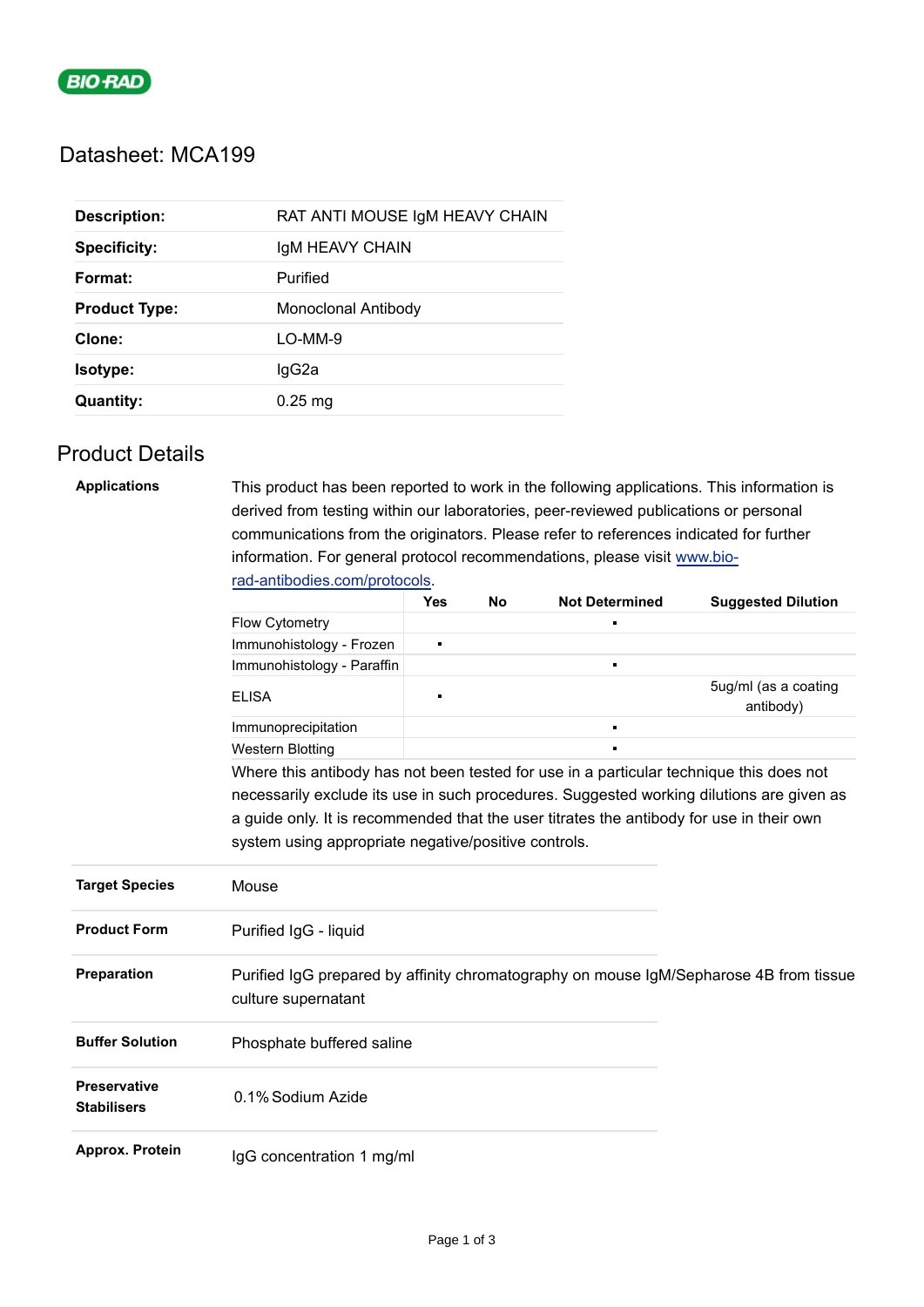#### **Concentrations**

| Immunogen                         | Polyclonal and monoclonal mouse IgM.                                                                                                                                                                                                                                                                                                                                                                                                                                                                                                                                                                                                                                                                                                                                                                                                                                                                                                                                                                                                                                                                                                                                                                                                                                                                                                                                                         |  |  |  |
|-----------------------------------|----------------------------------------------------------------------------------------------------------------------------------------------------------------------------------------------------------------------------------------------------------------------------------------------------------------------------------------------------------------------------------------------------------------------------------------------------------------------------------------------------------------------------------------------------------------------------------------------------------------------------------------------------------------------------------------------------------------------------------------------------------------------------------------------------------------------------------------------------------------------------------------------------------------------------------------------------------------------------------------------------------------------------------------------------------------------------------------------------------------------------------------------------------------------------------------------------------------------------------------------------------------------------------------------------------------------------------------------------------------------------------------------|--|--|--|
| <b>External Database</b><br>Links | UniProt:<br>P01872<br><b>Related reagents</b><br>P01873<br><b>Related reagents</b>                                                                                                                                                                                                                                                                                                                                                                                                                                                                                                                                                                                                                                                                                                                                                                                                                                                                                                                                                                                                                                                                                                                                                                                                                                                                                                           |  |  |  |
|                                   | <b>Entrez Gene:</b><br>16019<br>Ighm<br><b>Related reagents</b><br>16019<br>Ighm<br><b>Related reagents</b>                                                                                                                                                                                                                                                                                                                                                                                                                                                                                                                                                                                                                                                                                                                                                                                                                                                                                                                                                                                                                                                                                                                                                                                                                                                                                  |  |  |  |
| <b>RRID</b>                       | AB_321869                                                                                                                                                                                                                                                                                                                                                                                                                                                                                                                                                                                                                                                                                                                                                                                                                                                                                                                                                                                                                                                                                                                                                                                                                                                                                                                                                                                    |  |  |  |
| <b>Fusion Partners</b>            | Spleen cells from immunised LOU/c rats were fused with cells of the IR983F rat myeloma<br>cell line.                                                                                                                                                                                                                                                                                                                                                                                                                                                                                                                                                                                                                                                                                                                                                                                                                                                                                                                                                                                                                                                                                                                                                                                                                                                                                         |  |  |  |
| <b>Specificity</b>                | Rat anti Mouse IgM, clone LO-MM-9 is directed against the mu chain of mouse IgM.                                                                                                                                                                                                                                                                                                                                                                                                                                                                                                                                                                                                                                                                                                                                                                                                                                                                                                                                                                                                                                                                                                                                                                                                                                                                                                             |  |  |  |
| <b>References</b>                 | 1. Achtman AH et al. (2003) Plasmodium chabaudi chabaudi infection in mice induces<br>strong B cell responses and striking but temporary changes in splenic cell distribution. J<br>Immunol. 171 (1): 317-24.<br>2. Bazin, H. et al. (1984) Rat monoclonal antibodies. II. A rapid and efficient method of<br>purification from ascitic fluid or serum. J Immunol Methods. 71: 9-16.<br>3. Bazin, H. et al. (1974) Three classes and four (sub)classes of rat immunoglobulins:<br>IgM, IgA, IgE and IgG1, IgG2a, IgG2b, IgG2c. Eur J Immunol. 4 (1): 44-8.<br>4. Bermejo, D.A. et al. (2011) Trypanosoma cruzi infection induces a massive<br>extrafollicular and follicular splenic B-cell response which is a high source of non-parasite-<br>specific antibodies. Immunology. 132 (1): 123-33.<br>5. Busund, L.T. et al. (2003) Spontaneously formed tumorigenic hybrids of Meth A<br>sarcoma cells and macrophages in vivo. Int J Cancer. 106 (2): 153-9.<br>6. Huang, C.H. et al. (2011) Airway inflammation and IgE production induced by dust mite<br>allergen-specific memory/effector Th2 cell line can be effectively attenuated by IL-35. J<br>Immunol. 187: 462-71.<br>7. Sreekanthreddy, P. et al. (2015) A three-dimensional model of the human blood-brain<br>barrier to analyse the transport of nanoparticles and astrocyte/endothelial interactions.<br>F1000Res. 4: 1279. |  |  |  |
| <b>Storage</b>                    | This product is shipped at ambient temperature. It is recommended to aliquot and store at<br>-20 $^{\circ}$ C on receipt. When thawed, aliquot the sample as needed. Keep aliquots at 2-8 $^{\circ}$ C for<br>short term use (up to 4 weeks) and store the remaining aliquots at -20°C.                                                                                                                                                                                                                                                                                                                                                                                                                                                                                                                                                                                                                                                                                                                                                                                                                                                                                                                                                                                                                                                                                                      |  |  |  |
|                                   | Avoid repeated freezing and thawing as this may denature the antibody. Storage in<br>frost-free freezers is not recommended.                                                                                                                                                                                                                                                                                                                                                                                                                                                                                                                                                                                                                                                                                                                                                                                                                                                                                                                                                                                                                                                                                                                                                                                                                                                                 |  |  |  |
| <b>Guarantee</b>                  | 12 months from date of despatch                                                                                                                                                                                                                                                                                                                                                                                                                                                                                                                                                                                                                                                                                                                                                                                                                                                                                                                                                                                                                                                                                                                                                                                                                                                                                                                                                              |  |  |  |